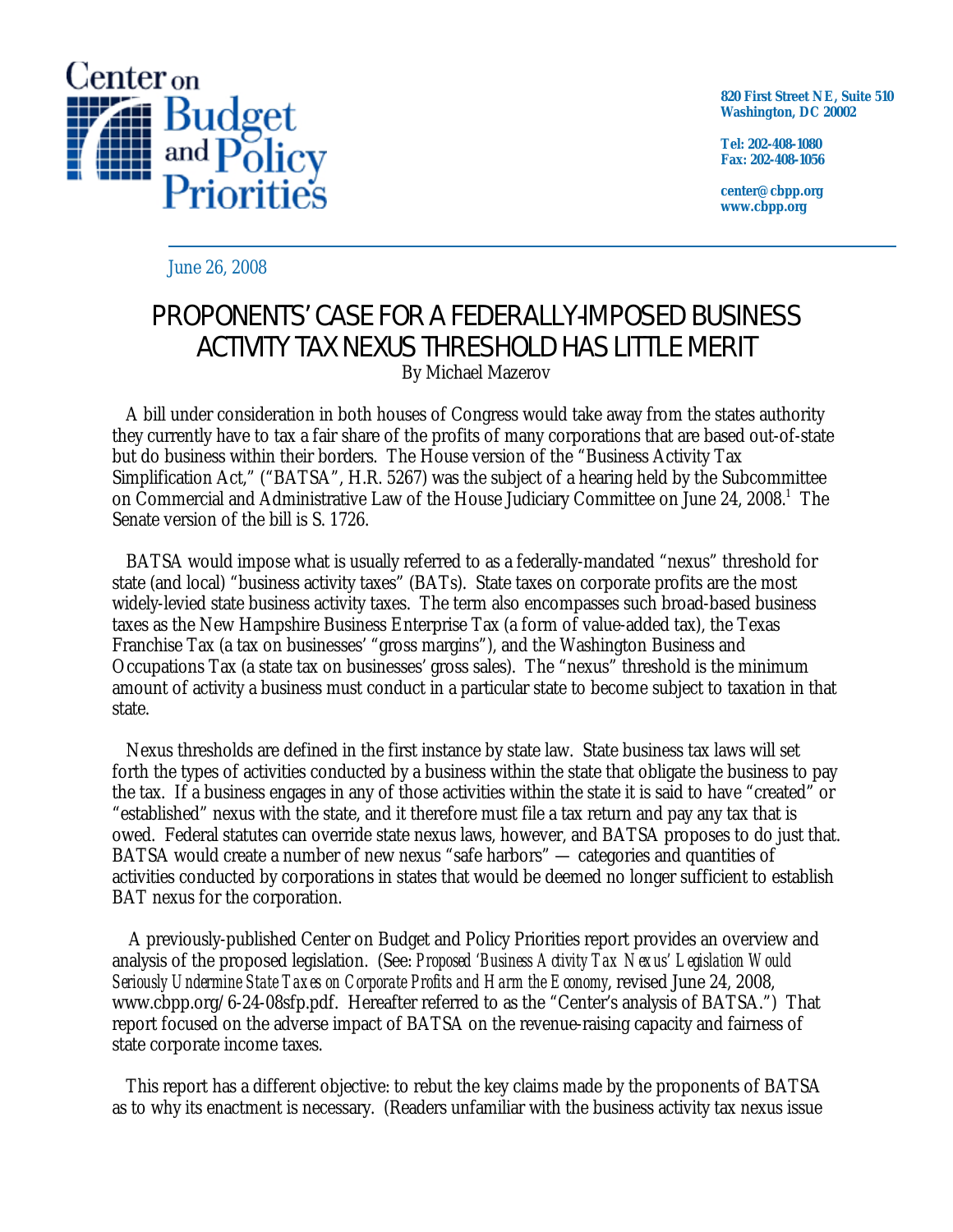may find this report more useful if they have already read the previous Center analysis of BATSA.) This report will demonstrate that the sometimes reasonable-sounding arguments offered in support of the legislation actually have little merit and are mainly a smokescreen to obscure the corporations' straightforward goal of cutting their state tax payments.

 The following are the key arguments offered in support of the enactment of BATSA, paired with rebuttals.

### Claims About Why the Bill Is Needed In General

#### **Claim:**

BATSA establishes a "physical presence" nexus threshold for state BATs. Such a threshold is fair, because businesses don't benefit from public services to any meaningful extent in states in which they don't have employees or facilities and therefore shouldn't be obligated to pay any BAT to such a state.

- BATSA does *not* establish a "physical presence" nexus threshold. A true "physical presence" nexus standard would provide that a corporation that has employees or property in a state is taxable there and a corporation that is not physically present is not taxable. In actuality, BATSA would allow corporations to have *unlimited* amounts of several categories of employees, agents, and property in a state without establishing nexus for business activity taxes. For example, the bill would allow a corporation to have an unlimited number of salespeople in a state using company-owned computers and driving company-owned cars without creating BAT nexus, as long as the salespeople worked out of their homes or visited from out of state.
- Such employees and property are clearly benefiting from state-provided services like roads and police protection, negating the fundamental rationale offered for BATSA.
- Out-of-state businesses often benefit substantially from public services provided by states in which they have no physical presence but do have customers, and can reasonably be expected to pay some amount of business activity tax to such a state. For example, when an out-of-state bank makes mortgage loans in a state, the value of the houses that serve as collateral on the loans depends critically on the quality of local schools where the home is located, and the collateral itself is protected by local police and fire services. Moreover, banks use the local court system to foreclose on the loans if borrowers don't repay. The provision of such services justifies the payment of some income tax by the bank to the states where its borrowers are located, notwithstanding its lack of a physical presence in such states.
- In most states the *amount* of income tax a corporation owes substantially depends on the amount of physical presence the corporation has in the state; the more employees and property, the higher the tax payment. That is appropriate under the "benefits received" principle of taxation, because businesses are likely to benefit more from public services the more workers and property they have in a state. But to suggest that a non-physically-present business should have *no* tax obligation to the state is unreasonable given the fact that it is earning income in the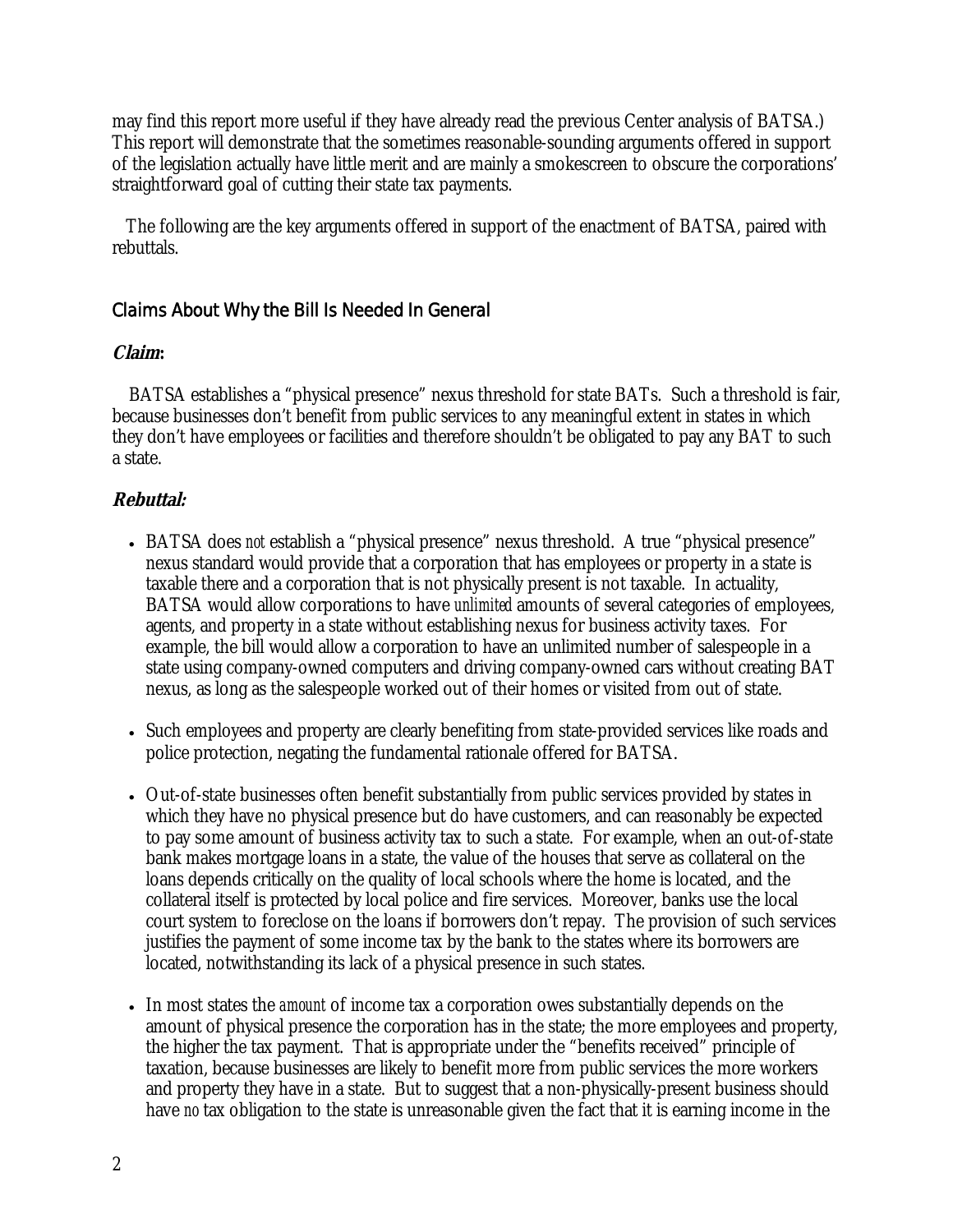state and benefiting from services provided by the state.

• In its 1992 *Quill* decision, the U.S. Supreme Court said explicitly that a non-physically-present mail-order company that purposefully availed itself of a consumer market in North Dakota *was* benefiting sufficiently from public services provided by that state to be fairly required to collect and remit sales taxes to that state. The fact that the decision nonetheless upheld a "physical presence" nexus threshold for sales taxes was based on the court's desire to protect interstate commerce generally from excessive sales tax *compliance* burdens, not on the grounds of unfairness to the Quill Corporation itself.

#### **Claim:**

BATSA is needed to "codify" a strong trend of federal and state court decisions that strongly imply that "physical presence" is the nexus threshold for BATs under the U.S. Constitution, because a small number of recalcitrant, aggressive states refuse to accept the clear message being sent by the courts.

### **Rebuttal:**

- At least two U.S. Supreme Court cases, *Whitney* v. *Graves* (1937) and *International Harvester* (1944) make clear that a person or business that receives income that has a source in a particular state need not be physically present in that state for the state to tax the income. Perhaps with these two cases in mind, the U.S. Supreme Court stated in its 1992 *Quill* decision: "[W]e have not, in our review of other types of taxes, articulated the same physical-presence [nexus] requirement . . . established for sales and use taxes."<sup>2</sup>
- State courts are split on whether a state can impose a BAT on a non-physically-present business, but at this point in time eight state courts have held that they can and only two have held that they can't.<sup>3</sup> Moreover, the four most recent cases have sided with the states' position that physical presence is *not* required for BAT nexus. 4

### **Claim:**

BATSA is needed to reverse those state court decisions that have held that physical presence is not required for BAT nexus, because they likely were wrongly decided. In the 1992 *Quill* decision, the U.S. Supreme Court held that an out-of-state business must be physically present in a state before it can be required to collect and remit sales tax to that state. Logic demands that the nexus threshold for BATs be *at least* "physical presence," because a BAT is imposed directly on the business and comes out of the business' pocket, while a sales tax is merely collected from the customer by the business.

### **Rebuttal:**

• As explained above, the "physical presence" nexus threshold established in *Quill* was based on the Court's desire to protect interstate commerce from excessive sales tax *compliance* burdens, not on any concerns about the *economic* burden on the company itself. Sales taxes have a much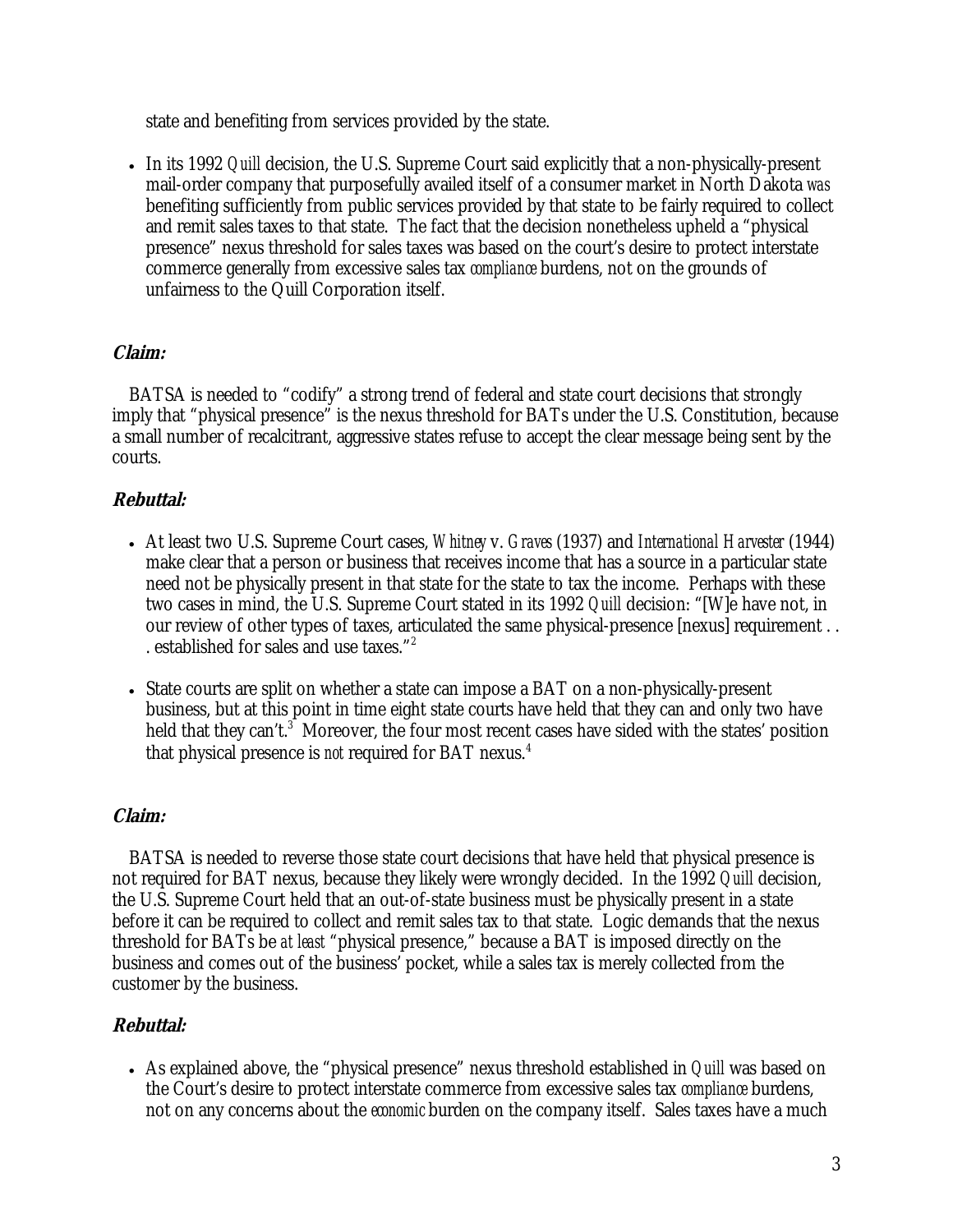greater potential to interfere with a business' engaging in interstate commerce than corporate income taxes and other BATs do, because a company that is obligated to collect sales taxes from customers on behalf of a state must engage in numerous activities before it makes a single sale. For example, it must register as a sales tax collector, it must identify every one of its products and its customers as taxable or tax-exempt, it must program its accounting system to charge its taxable customers the proper tax, and it must actually collect the tax from them and maintain records to demonstrate to an auditor that it has done so. In contrast, the only thing a company must do to comply with a BAT is properly fill out its tax return based on its general books and records. Given the greater burdens of sales tax compliance as compared to BAT compliance, one could reasonably argue that it is appropriate to have a *higher* nexus threshold for a sales tax than for an income tax or other BAT.

• It could also be argued that the sales tax nexus threshold should be higher than the BAT threshold because in the case of the sales tax a business is being "drafted" to collect a tax that is actually owed by the purchaser and that the state would be capable of collecting directly from the purchaser (with sufficiently intrusive auditing). In contrast, a BAT is the legal liability of the business being asked to pay it; there is no other party from whom the tax could be collected. (One could not reasonably ask the in-state purchaser to estimate the *profit* earned on her purchase and send the tax due on it to the home-state tax agency rather than to the seller.) Thus, if states are to have the right to tax income earned within their borders by individuals and businesses alike (and no one proposes that they be stripped of this long-established right), and if businesses are capable of earning such income without being physically present (which they are), it is illogical for states to be barred from taxing that income merely because the business is not physically present within the state.

#### **Claim:**

The principles of federalism embodied in the U.S. Constitution, which vests in Congress the authority to regulate interstate commerce, demand that Congress enact legislation to establish a uniform national BAT nexus standard.

- No one questions the authority of Congress to enact BATSA; the debate is over the wisdom of its doing so.
- "Federalism" is not merely about the mechanistic division of authority between the federal government and the states. Its principles also encompass notions of deference and comity toward states on the part of the federal government. State and local governments are partners with the federal government in providing essential government services like education and transportation, which they cannot provide if their powers of taxation are unduly and unnecessarily interfered with. Congress has enacted several laws limiting state taxing powers that have spawned substantial, costly litigation and led to adverse unanticipated consequences for states because Congress did not take adequate care in drafting them. BATSA has the potential for many such problems. Congress should therefore give great deference to state tax policies absent a compelling showing that they are contrary to the national interest.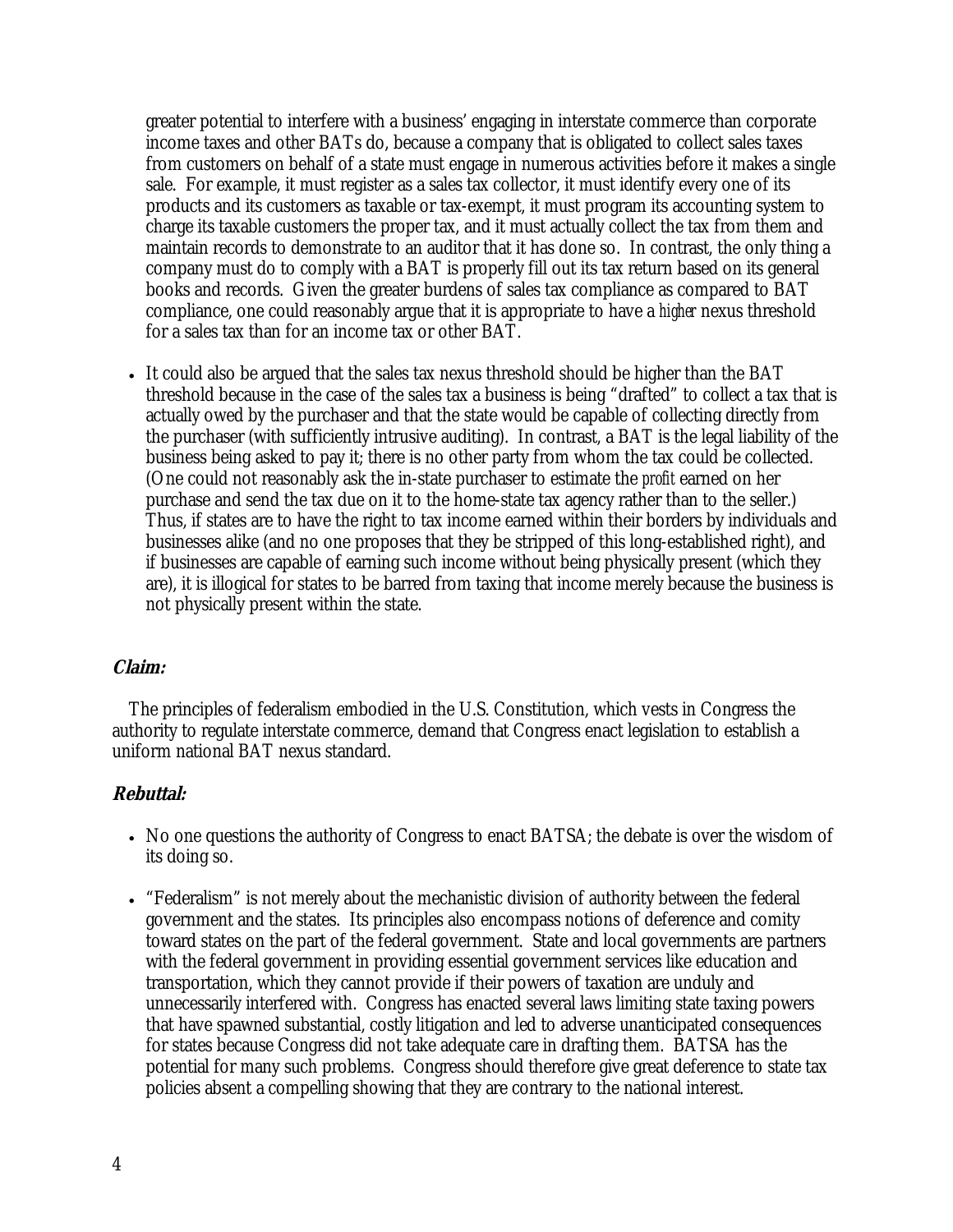• Federalism is often justified as a means of keeping government "close to the people" so that elected officials can be held accountable to citizens. Federal preemption of state taxing powers violates this goal, because it enables Congress to provide tax cuts to business interests with no accountability for any adverse consequences that result. It will be state officials, not members of Congress, who will be blamed if public services are reduced or household taxes are increased to compensate for tax cuts that have been provided to businesses by BATSA. Thus, the enactment of BATSA would undermine a key objective of federalism.

### **Claim:**

BATSA is needed to stop states from asserting that they have the right to tax corporations that do no production within their borders but merely have customers there. Such a position is illegitimate because corporations earn income only where they produce goods and services, not where they sell them.

### **Rebuttal:**

- The corporate income tax laws of virtually all states incorporate provisions of the Uniform Division of Income for Tax Purposes Act (UDITPA). UDITPA was promulgated in 1957 as a model state law for dividing corporate profits among the states for tax purposes. UDITPA was developed in a joint business-state task force, and it explicitly recognized making sales as an activity that contributes to the generation of business profit. Thus, in making the above claim, BATSA proponents are seeking to deny the existence of and reverse a 50-year-old consensus between the business community and state tax officials concerning where profits are earned.
- Much more recently, in the early 1990s, the Multistate Tax Commission (a joint agency of state tax departments), developed model rules aimed at clarifying where profits from such services as banking, publishing, and radio and TV broadcasting should be deemed to be earned. The traditional rules had assigned such income to the states in which the production of those services occurred. The new rules developed by the MTC assign that income to a much greater extent to the states in which the customers of those businesses are located. Several corporations playing a prominent role in lobbying for BATSA *supported* the adoption of the new MTC rules covering their industries.<sup>5</sup> Thus, the claim that "corporations only earn income where they produce, not where they sell" is completely inconsistent with the explicit position taken by many of the bill's proponents as recently as 15-20 years ago.
- Many corporations supporting BATSA have actively worked to enact legislation at the state level that is based on the premise that corporations earn profits *only* in the states in which they sell, and *not at all* in the states in which they produce (see: www.cbpp.org/1-26-05sfp.htm).

#### **Claim:**

Under international tax treaties that apply to *national* corporate income taxes, the nexus threshold for multinational corporations being taxable in another *country* is a "permanent establishment" (PE),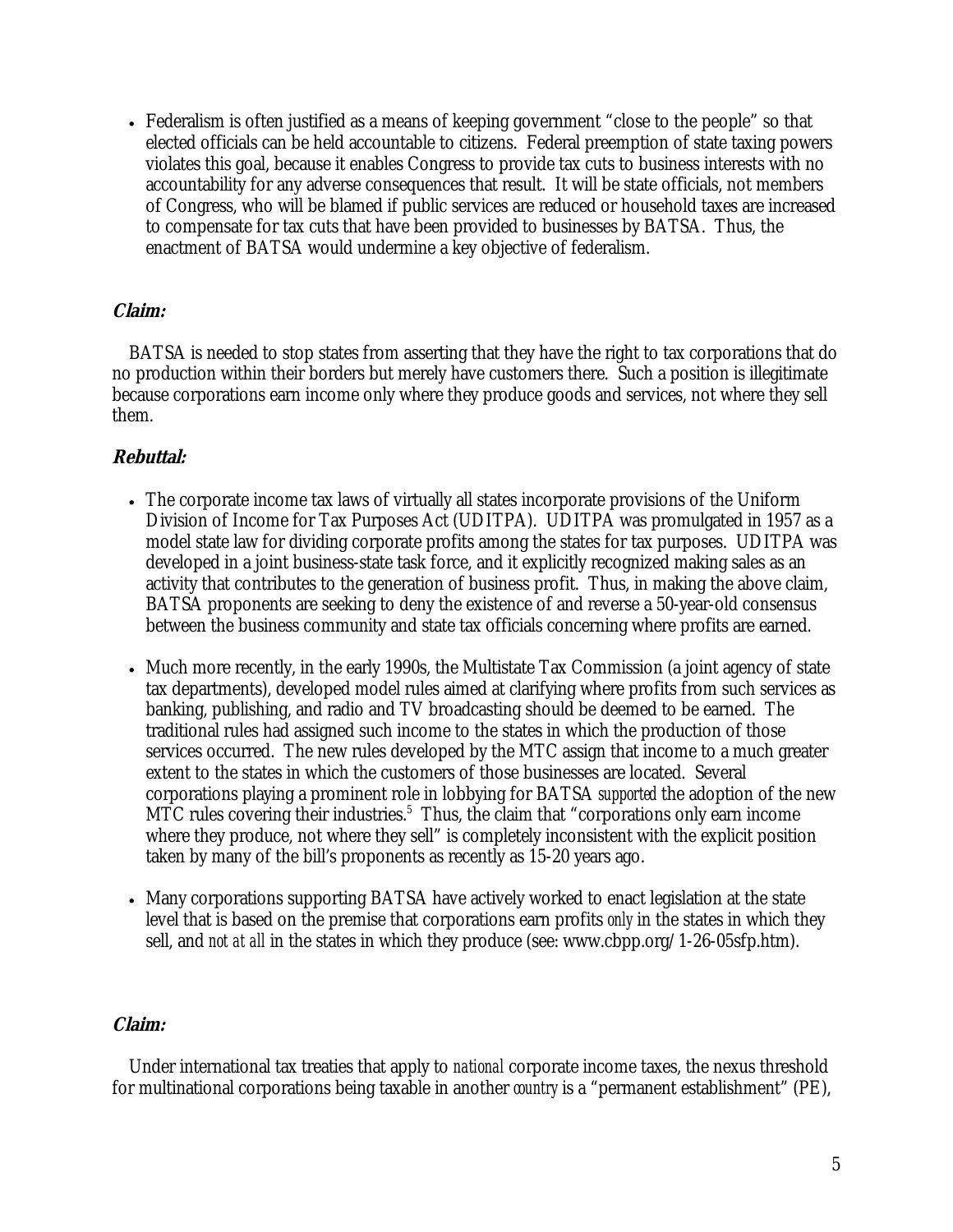that is, a brick-and-mortar facility. This is a further demonstration that the "physical presence" standard that BATSA would implement is an international norm for corporate income tax nexus.

### **Rebuttal:**

- The PE threshold is part of a U.S. international tax structure that is completely different from the structure of state corporate income taxes and therefore is irrelevant to the nexus rules that should apply to multistate corporations. For example, since U.S.-based corporations are subject to tax on their worldwide incomes, PE rules affect only *where* a U.S. corporation's profits are taxed, not *if* they are taxed. In contrast, if a federal nexus law blocks a state in which a corporation has customers but no direct physical presence from taxing that corporation, a significant share of that corporation's profit is likely to be completely untaxed by any state. (See: www.cbpp.org/12-13-05tax.htm.)
- There are a significant number of policymakers who question the continued appropriateness of the PE standard for national-level corporate income taxes.<sup>6</sup> For example, a recent report of an Organization for Economic Cooperation and Development task force noted: "An enterprise now has the ability to electronically project a business presence to almost any corner of the globe and to deliver many products and services electronically. Enterprises no longer need to establish branch offices, staffed with people who can provide local services or face-to-face contact, in each of its major markets. The need for a human presence (and supporting physical infrastructure) in diverse locations may be much reduced. *In these circumstances, these [task force] members questioned whether a taxing threshold built on physical presence of an enterprise remains appropriate*." [Emphasis added.] The fact that the task force recommended no change in the PE rules was attributable to its inability to agree on an alternative likely to be widely adopted, not on a consensus that the PE rules themselves remain correct. 7

## Claims about the Need for Specific Provisions of the Bill

### **Claim:**

BATSA contains reasonable "safe harbors" that allow a corporation to have a "de minimis" amount of physical presence in a state before establishing nexus. The provision of BATSA that allows a corporation to have employees or property in the state for up to 14 days in a tax year without creating nexus is such a reasonable "de minimis" threshold.

## **Rebuttal:**

• The 14-day safe harbor is completely inconsistent with the underlying rationale for BATSA, which is that a corporation's tax obligations to a state should be balanced with the benefits it receives from public services provided by the state. For example, BATSA immunizes a corporation with 100 employees in a state for 14 days from all BATs, while a corporation with just one employee in the state for 15 days could be required by a state to pay the BAT. Clearly, the first corporation is benefiting more from police, fire, transportation, and other services provided to its employees than is the second corporation, and yet it is the first corporation that BATSA exempts from taxation.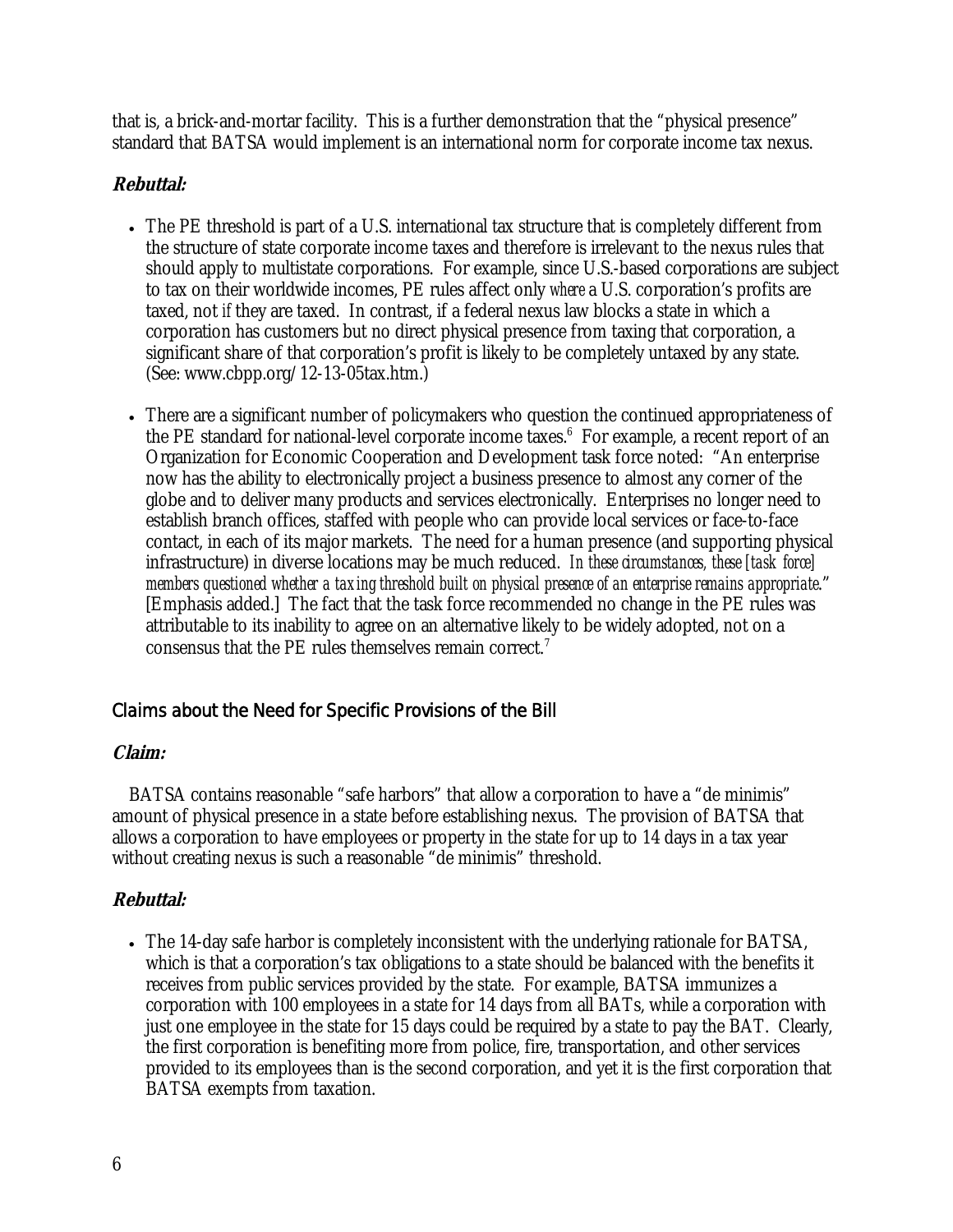• The other safe harbors in BATSA are just as illogical and inconsistent with the fundamental rationale offered for the bill. For example, having a million dollar's worth of inventory in a state that is being stored at an order-fulfillment warehouse run by a business like UPS or Federal Express does not create nexus under BATSA, but owning a building in the state that is worth a million dollars does create nexus. There is no reason to believe that the value of police and fire protection being provided to both types of property is any different, yet one type of property creates nexus under BATSA and the other doesn't.

#### **Claim:**

Public Law 86-272 was enacted by Congress in 1959 and decrees that a state may not impose a corporate income tax on an out-of-state business whose only activity within the state is soliciting sales of tangible goods (including through the use of a traveling salesforce), if the orders are fulfilled from an out-of-state shipment point. BATSA is needed to "modernize" P.L. 86-272 by extending it to all BATs and to sales of services in addition to sales of goods.

#### **Rebuttal:**

- P.L. 86-272 was intended to be a temporary measure to hold a 1959 Supreme Court decision in abeyance. That decision signaled the end of a now completely discarded Supreme Court doctrine holding that states couldn't tax interstate commerce at all. P.L. 86-272 is an obsolete nexus law that violates the core rationale offered for BATSA: that only physically-present businesses should be subject to a BAT because only such businesses benefit from public services. P.L. 86-272 violates this principle because it allows a corporation to have an unlimited number of salespeople in a state and an unlimited amount of goods en route to customers in an unlimited number of company-owned trucks and yet still not create corporate income tax nexus. P.L. 86-272 should be repealed, not broadened, even under a true "physical presence" nexus standard. Its extension to sales of services and other BATs would be the opposite of "modernization."
- Extending P.L. 86-272 to the sale of services would be problematic and likely to spawn considerable litigation. In the case of a sale of goods, it is possible to draw the line between instate solicitation of an order and fulfillment of the order from an out-of-state origination point with reasonable objectivity. That will not be true with the sale of services in many instances. For example, if a credit card holder uses her card to borrow cash from an out-of-state bank at an in-state ATM machine, is the service "fulfilled" in-state where the cash is delivered (which the state is likely to assert) or out-of-state at the credit card company's computer server that electronically "authorizes" the loan (which the bank is likely to assert)? Costly litigation will have to resolve many such questions if BATSA extends P.L. 86-272 to sellers of services.

#### **Claim:**

Many states take the position that if a corporation engages in solicitation or other marketenhancing activity within its borders on behalf of an out-of-state corporation, that creates nexus for the out-of-state corporation. BATSA is needed to stop states from aggressively and unfairly seeking to "attribute" nexus from one corporation to another in this manner. "Attributional nexus" is unfair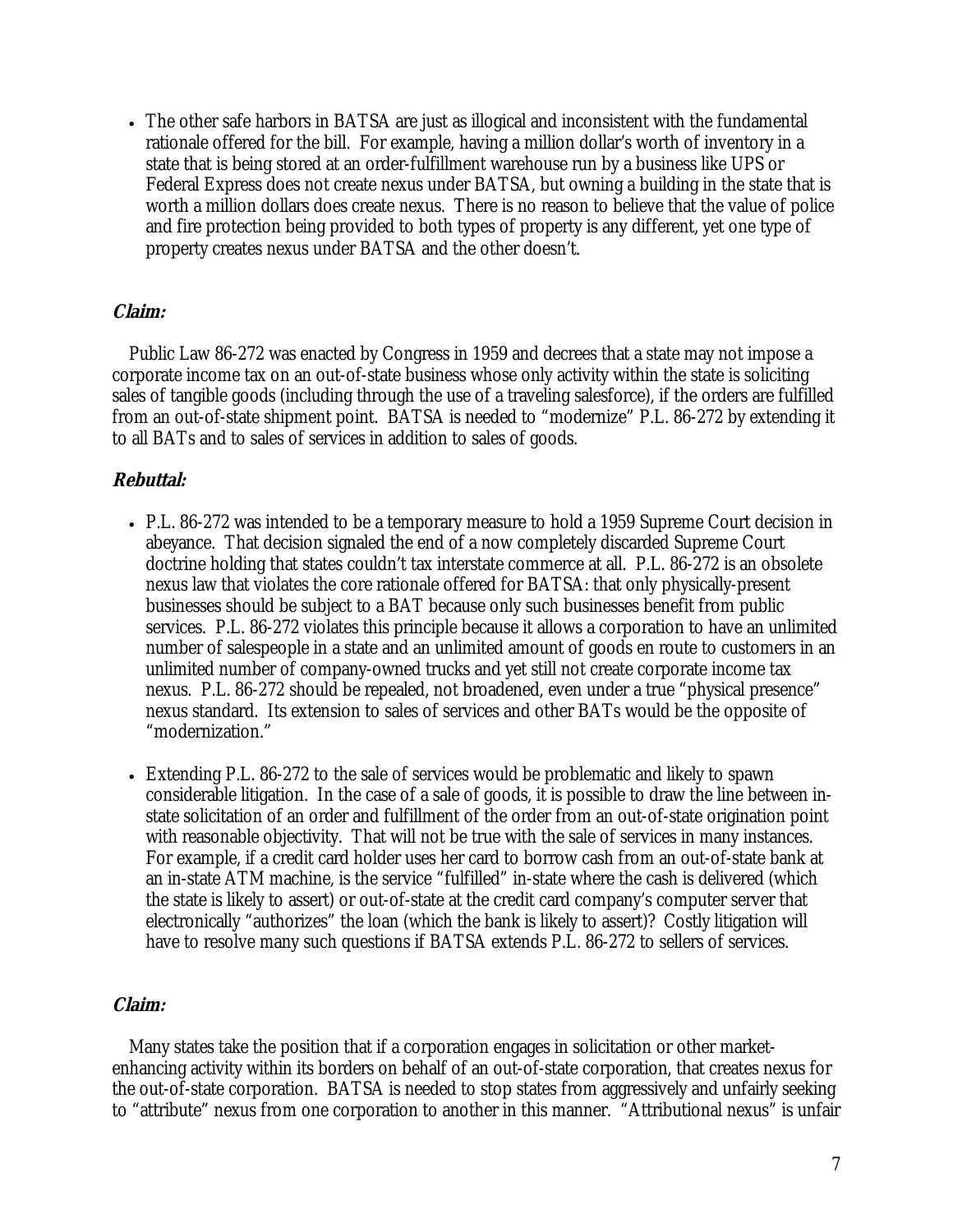and unreasonable because the state can tax the income of the in-state corporation and shouldn't be allowed to tax the income of the out-of-state corporation as well. Therefore, BATSA appropriately provides that the "market-creating" and "market-maintaining" activities of an in-state agent never establish nexus for the out-of-state company on whose behalf the agent is working if the agent represents at least two different clients.

### **Rebuttal:**

- The U.S. Supreme Court upheld the fairness of "attributional nexus" for BATs in a decision issued more than 20 years ago.<sup>8</sup> In an even earlier sales tax nexus case, the Court observed that allowing a corporation to avoid nexus in a state by having "independent contractors" act on its behalf rather than using its own employees "would open the gates to a stampede of tax avoidance."
- The provision of BATSA blocking "attributional nexus" that is being defended here seeks to undermine the fundamental and longstanding operation of state corporate income taxes. Such taxes do not seek to divide marketing activities conducted in one state from production activities conducted in another. Rather, once a manufacturer (for example) establishes nexus in a state, that state taxes an apportioned share of the nationwide activities of the business, from the purchase of raw materials up to and including the final sale of the product to the ultimate customer. Under such a system, it makes no sense to bar a state from being able to tax a share of the profit earned from the manufacturing activities merely because the in-state marketing activities were conducted by a third party rather than the manufacturer's own employees. Even worse, under BATSA the "market-creating" activities could be conducted by a wholly-owned and controlled subsidiary of the manufacturer and not create nexus for the latter, if the goods were produced by two nominally separate subsidiary corporations. (See: www.cbpp.org/6-24- 08sfp.pdf, p. 4.)

## Claims about Alleged Harms that the Enactment of BATSA Will Stop

### **Claim:**

By establishing a clear, nationally-applicable, physical-presence nexus standard, BATSA will substantially reduce the amount of nexus-related litigation that is occurring.

- BATSA contains numerous undefined terms that will generate considerable litigation, just as P.L. 86-272 has generated — and continues to generate — substantial litigation. For example, BATSA includes a provision declaring that nexus is not created by the in-state "conduct [of] limited or transient business activity" with no explanation of what might be considered "limited or transient." Because Congress failed to define the key "safe harbor" provision in P.L. 86-272 — "solicitation" — constant litigation occurred for more than 30 years until the U.S. Supreme Court accepted a case that offered some (minimal) guidance. BATSA will generate even more litigation than P.L. 86-272 did, because it is a much more far-reaching and complex bill.
- A recent law review article documented 57 reported court cases involving disputes over the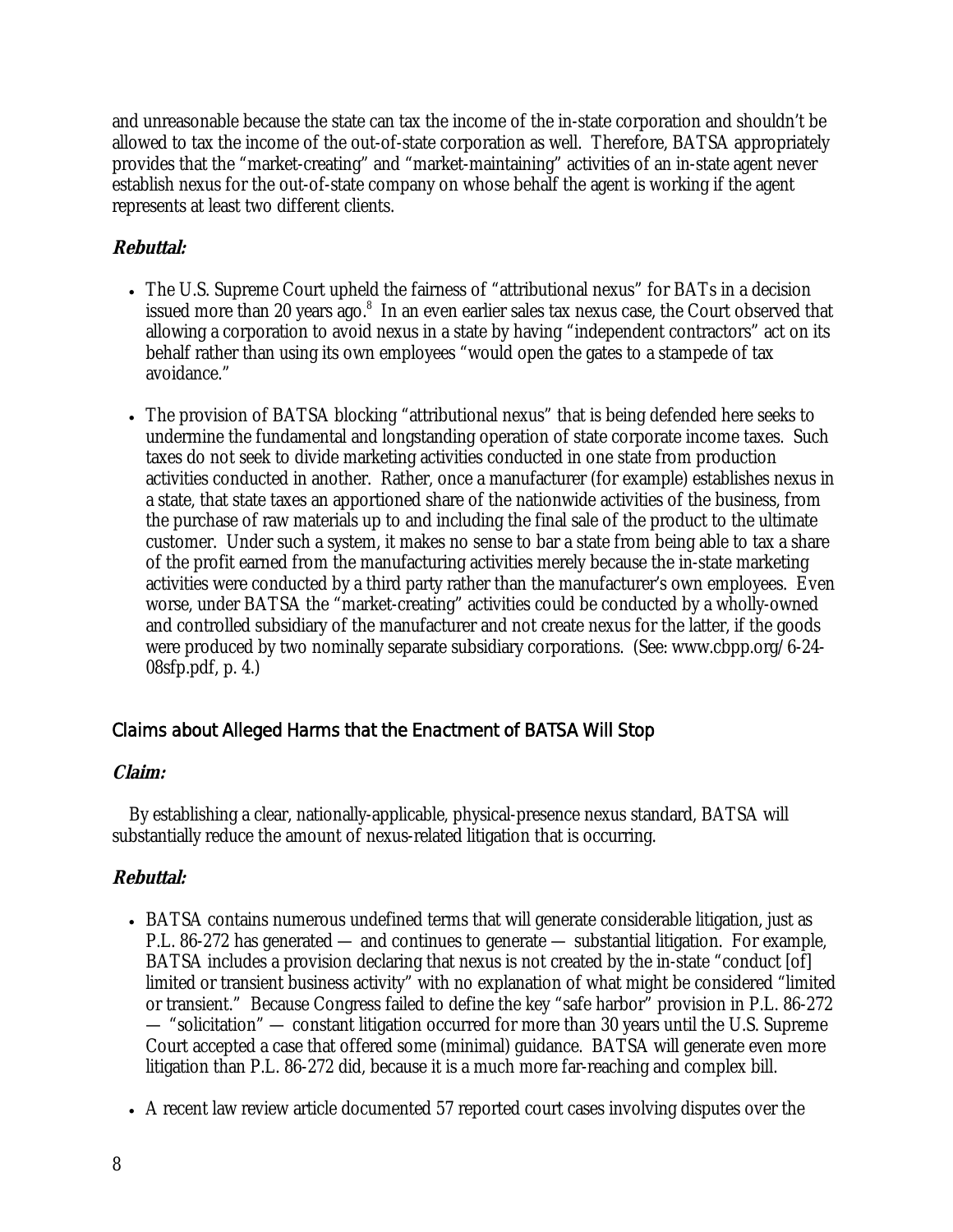application of P.L.  $86-272$ ;  $8ATSA$  proponents can cite only about a dozen BAT nexus cases that do not involve P.L. 86-272.10 Thus, the claim of BATSA proponents that "Public Law 86- 272 has generated relatively few cases, perhaps a score or two  $\ldots$  [while] areas outside its coverage have been litigated extensively" is untrue.

- As documented in the Center's analysis of BATSA, enactment of the bill will open up enormous opportunities for corporations to shelter their profits from taxation in many of the states in which they are earned. As a result, states will have no alternative but to use every legal means at their disposal to protect their tax bases. BATSA therefore will not reduce litigation between states and taxpayers, but — at best — merely displace it from nexus cases to cases challenging the use of these "fallback" approaches. For example, many states have discretionary authority to treat in-state and out-of-state subsidiaries for tax purposes as if they are one corporation but rarely use it because its exercise is almost always challenged in court. Because of the damage that will be done by BATSA to their revenues, states are more likely to use this authority, with additional litigation resulting.
- The enactment of BATSA will not bring nationwide uniformity to nexus law. BATSA's provisions will be interpreted by state courts and, just as occurred under P.L. 86-272, state courts will reach different conclusions about what the provisions mean. Only a U.S. Supreme Court decision interpreting BATSA can provide a measure of national nexus law uniformity, and in the nearly 50 year history of P.L. 86-272, the Court has accepted a single appeal from a state P.L. 86-272 case of general applicability.

#### **Claim:**

BATSA is needed to prevent "taxation without representation." Businesses have no political representation or influence in states in which they have no physical presence and will be subjected to unfair tax burdens if they are subject to taxation in such states.

- This argument has been forcefully rebutted by leading state tax experts Walter Hellerstein of the University of Georgia Law School and Charles McLure of Stanford University's Hoover Institution.<sup>11</sup> They note that corporations don't have the right to vote. In addition, states have an unquestioned right to tax the income earned within their borders and property owned there by non-resident *individuals* who also don't have the right to vote in states in which they are subject to taxation. In short, "no taxation without representation" as an argument for BATSA is a red herring.
- Hellerstein and McLure also observe that because the courts have made clear that states may not discriminate in their tax policies against out-of-state businesses, lobbying by in-state businesses (which clearly do have significant political influence in a state) against onerous tax policies also protects the interests of out-of-state businesses.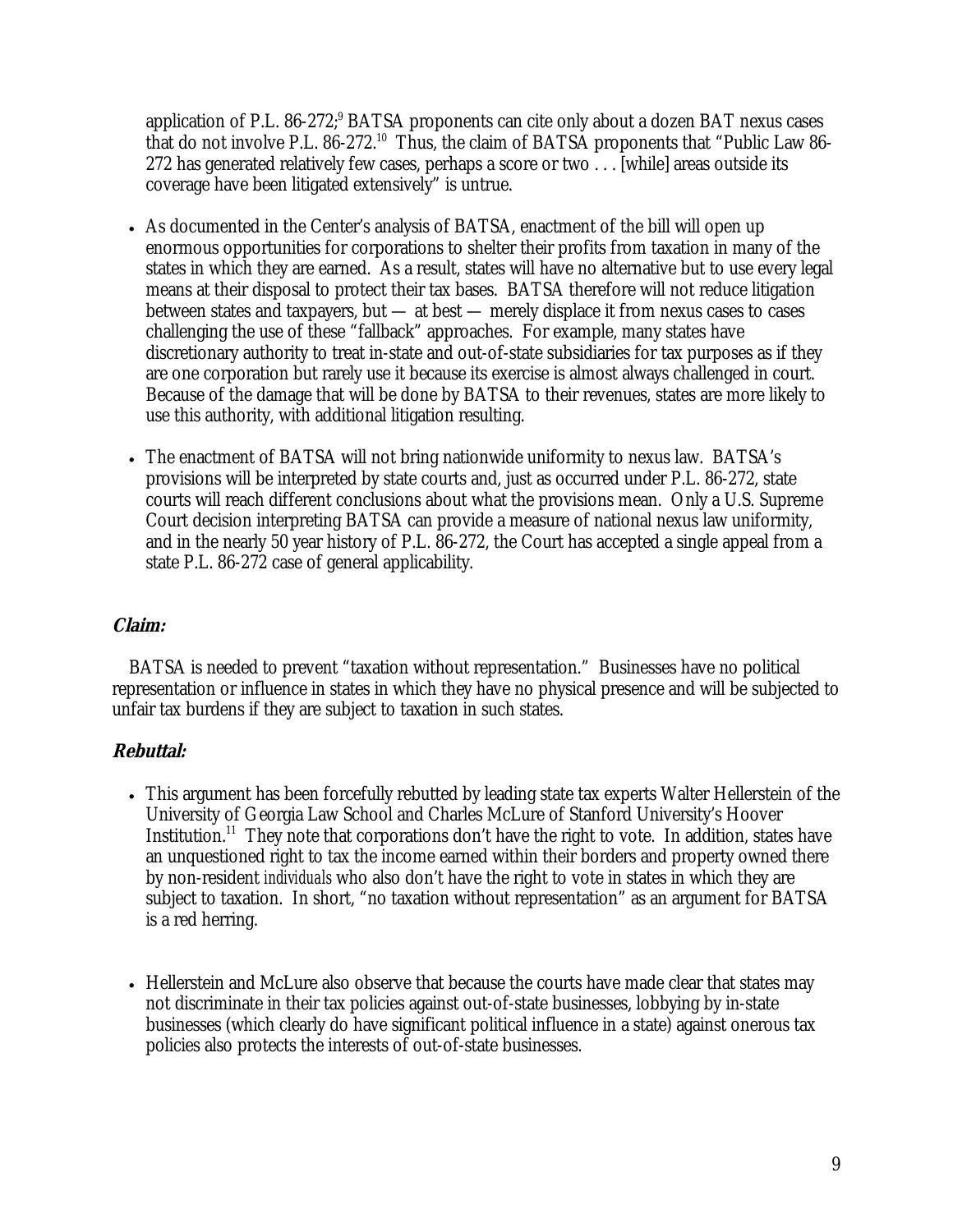#### **Claim:**

There is a disturbing trend of states raising revenues through aggressive assertion of nexus over out-of-state companies with little or no presence within their borders, which the states then use to provide economic development tax breaks to corporations that do have substantial property or employees within the state. BATSA is needed to put a stop to such discrimination in favor of instate firms at the expense of out-of-state firms.

#### **Rebuttal:**

This is an ironic argument for BATSA proponents to make:

- Many corporations supporting BATSA have worked actively for an increasingly common change in state tax policy that, in the name of economic development, is explicitly aimed at shifting the corporate income tax burden off of corporations with a substantial physical presence in a state and onto out-of-state corporations with little physical presence in a state. (See: www.cbpp.org/1-26-05sfp.htm.) For example, Bayer Corporation, The Walt Disney Company, and Johnson & Johnson are members of coalitions that have actively lobbied for this policy in 2008 in Pennsylvania and California.<sup>12</sup>
- Many business organizations supporting BATSA also sought the enactment of the "Economic Development Act of 2005" (S. 1066/H.R. 2471). The goal of this bill was to preserve existing state economic development tax incentives. The EDA was aimed at stopping challenges to tax incentives based on the argument that they discriminate against out-of-state businesses in violation of the Constitution's Commerce Clause. In other words, the many BATSA proponents that also supported the EDA tried to *preserve* the right of states to discriminate in favor of in-state businesses.
- BATSA itself has one provision that intentionally discriminates against certain out-of-state businesses in the name of state economic development. In order to help states drum-up business for in-state corporations, BATSA declares that physical presence in a state in connection with being a *purchaser from* an in-state business is not nexus-creating. This provision discriminates against out-of-state businesses that may have an equivalent number of employees or an equivalent amount of property in a state but will not be protected by BATSA from state taxation because that physical presence is involved in *selling to* an in-state business.

#### **Claim:**

The aggressive efforts of state tax administrators to assert nexus over corporations that merely have customers within their borders are creating enormous uncertainty for these businesses about their BAT payment obligations. This uncertainty is "chilling. . . interstate economic activity," encouraging U.S. corporations to invest abroad rather than here, and discouraging foreign corporations from investing in the United States.

#### **Rebuttal:**

• BATSA proponents substantially exaggerate both the nexus enforcement efforts of state tax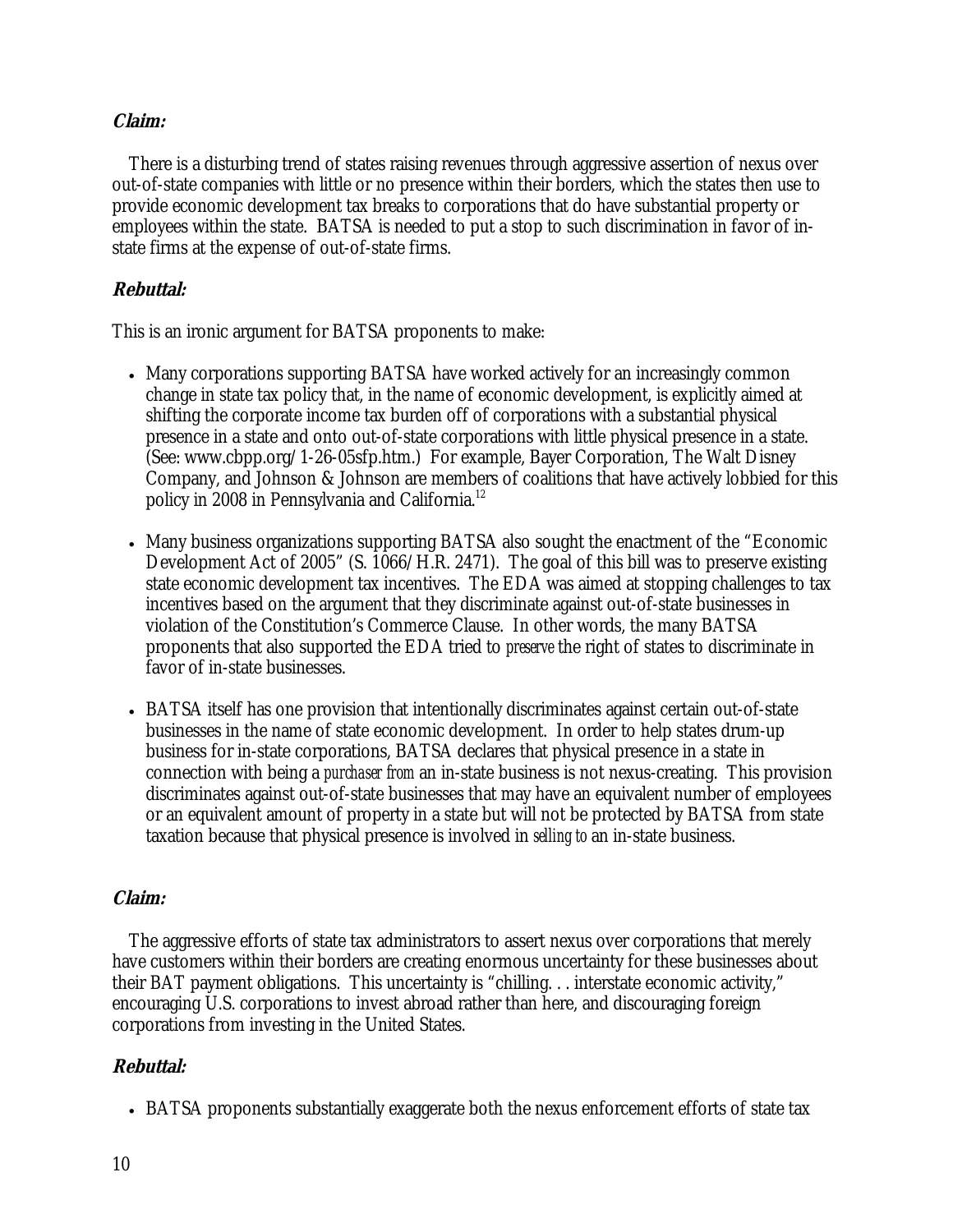officials and the uncertainty surrounding the state of BAT nexus law. There is no uncertainty about the nexus rules that apply to businesses that conduct the vast majority of transactions in the U.S. economy. P.L. 86-272 governs the application of state corporate income taxes to all sales of goods, and state tax officials can't get around it no matter how "aggressive" they might like to be in theory. Where P.L. 86-272 doesn't apply, there is little ambiguity in practice, because the majority of transactions are made with some in-state physical presence of the selling corporation (which clearly creates nexus). The vast majority of court cases and enforcement actions that have been initiated by states to compel income tax payments by allegedly nonphysically-present corporations have been aimed at nullifying a single, abusive tax shelter that, in fact, relies on the physical presence within the state of the out-of-state corporation's trademark.<sup>13</sup>

- In the eight years that BATSA has been under consideration in Congress, and with all the millions of businesses operating in the United States, BATSA proponents have managed to come up with a single, concrete example of a company that allegedly has decided not to make cross-border sales into a (single) state because of the state's assertion of nexus over it despite its lack of physical presence within the state.<sup>14</sup> The isolated small service business aside, it is highly implausible that large, national businesses are constraining their own growth by deciding not to do business in particular states because of BAT nexus issues. Where are the examples of national fast-food chains that refuse to license franchisees in particular states because of fears of aggressive assertion of nexus over the franchisor? Where are the examples of national banks that won't issue credit cards to residents of particular states because of nexus concerns? Until such examples are provided and documented, claims that interstate commerce — and therefore job growth— is being significantly stifled by concerns about creating BAT nexus in additional states should not be given any credence.
- If anything, the enactment of BATSA is likely to harm the economy by providing a disincentive for optimal business location decisions. As the Director of the Oregon Department of Revenue has argued:

[I]n an era when companies can make substantial quantities of sales and earn substantial income within a state from outside that state, the concept of "physical activity" as a standard for state taxing authority [nexus] is inappropriate. . . . If a company is subject to state and local taxes only when it creates jobs and facilities in a state, then many companies will choose not to create additional jobs and invest in additional facilities in other states. Instead, many companies will choose to make sales into and earn income from the states without investing in them. If Congress ties states to physical activity concepts of taxing jurisdiction, Congress will be choosing to freeze investment in some areas and prevent the flow of new technology and economic prosperity in a balanced way across the nation.<sup>15</sup>

BATSA proponents argue that the bill is needed to prevent "aggressive" state assertion of nexus from stifling interstate commerce, which they suggest is synonymous with interstate *sales.*  They completely fail to acknowledge that interstate commerce also encompasses interstate *investment and job creation*, and that BATSA has the potential to discourage this by creating an artificial, tax-based incentive for corporations to tap into the consumer market in a state without placing facilities and jobs within the state's borders.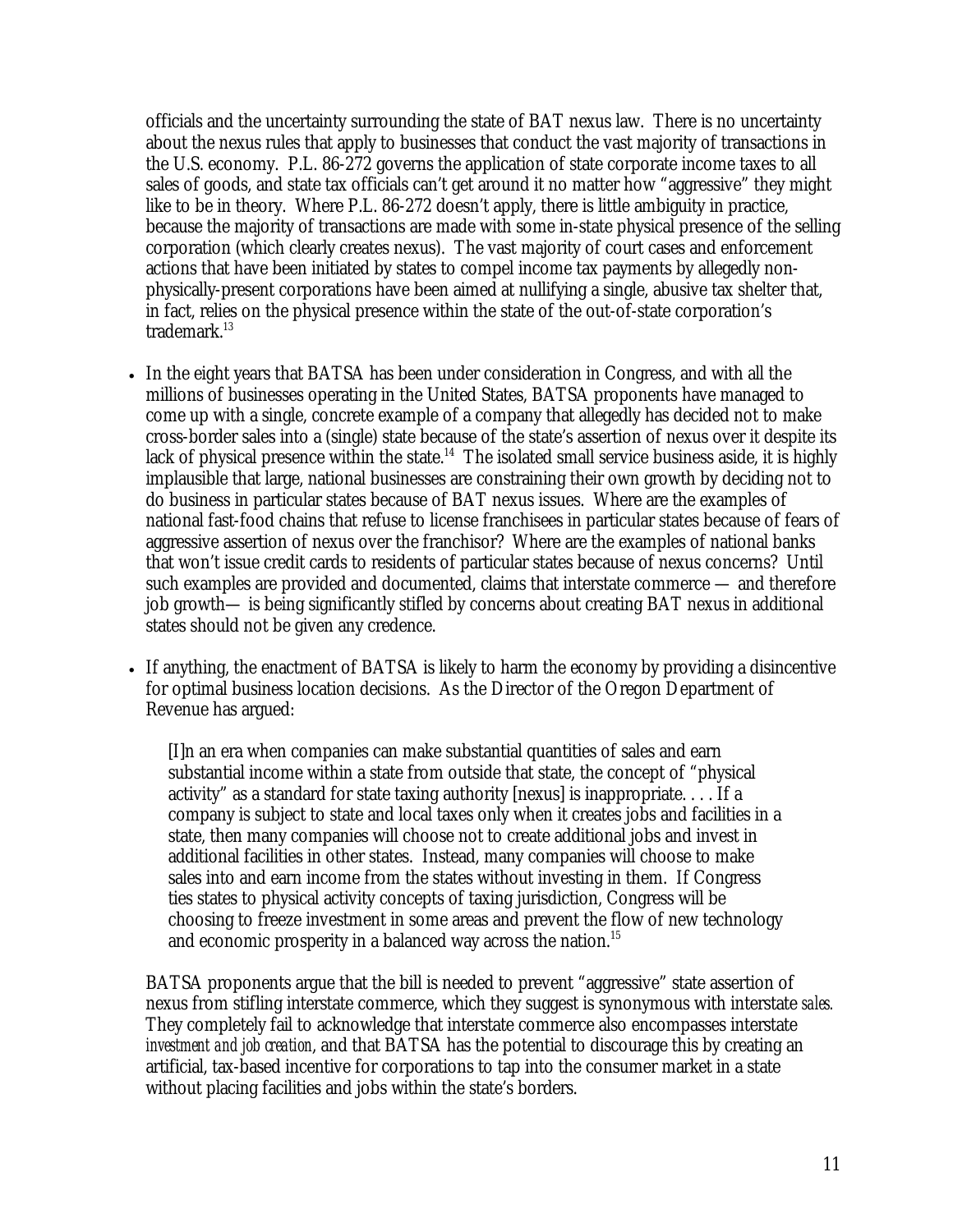• This same logic undermines the (unsubstantiated) claims that nexus uncertainty is encouraging U.S. businesses to produce abroad and discouraging foreign direct investment in the United States. If anything, it is much more likely that the enactment of BATSA would have these effects. BATSA would allow both foreign subsidiaries of U.S.-based corporations and foreignbased corporations to conduct more activities in the United States to "establish and maintain" their markets here without creating BAT nexus. This could encourage them to fulfill U.S. demand for their goods and services through export from foreign factories and other facilities rather than produce those goods and services here with American workers. Moreover, the data on foreign direct investment do not substantiate the claim that BAT nexus "uncertainty" is putting a "real damper" on foreign direct investment here. While such investment fluctuates enormously from year to year and remains below the peak year of 2000, it rose steadily from 2002 through 2007. For 2007, foreign direct investment in the United States remained well above the level of the early 1990s, when a few states began to enforce the allegedly aggressive, "economic presence" approach to defining nexus. $^{16}$ 

#### **Claim:**

If the state nexus threshold for the imposition of a BAT is not raised at least as high as the provisions of BATSA, the U.S. economy and U.S. corporations are at substantial risk of retaliation from foreign governments that are angry that corporations headquartered in their nations can have income tax nexus in a state without having a "permanent establishment" in the United States. Foreign governments might also seek to renegotiate their tax treaties with the United States to eliminate the PE threshold. This would free them to impose their national-level corporate income taxes on non-physically-present U.S. corporations, just as states are imposing their income taxes on non-physically-present foreign corporations. Thus, "[e]nactment of [BATSA], which includes a nexus standard that is analogous to those found in U.S. tax treaties, is essential for ensuring that the current international system of taxation remains intact."17

- BATSA proponents have presented no evidence to back up their claim that the United States is at risk of economic harm due to retaliation from foreign governments angered by state nexus standards that differ from "permanent establishment" rules. To the contrary, a report issued periodically by the European Union details U.S. federal and state policies that the EU views as trade barriers but makes no mention of state nexus standards — even as it does object to other state tax practices.<sup>18</sup>
- State nexus thresholds have been far lower than the PE standard for decades. There is no evidence that foreign governments have ever actively sought to renegotiate the tax treaties to eliminate the PE rules so that they could apply their national-level taxes to non-physicallypresent corporations in retaliation for state nexus thresholds that are lower than the PE rules. In any case, the federal government would be under no compulsion to accept a demand from foreign treaty partners that the PE standard be eliminated.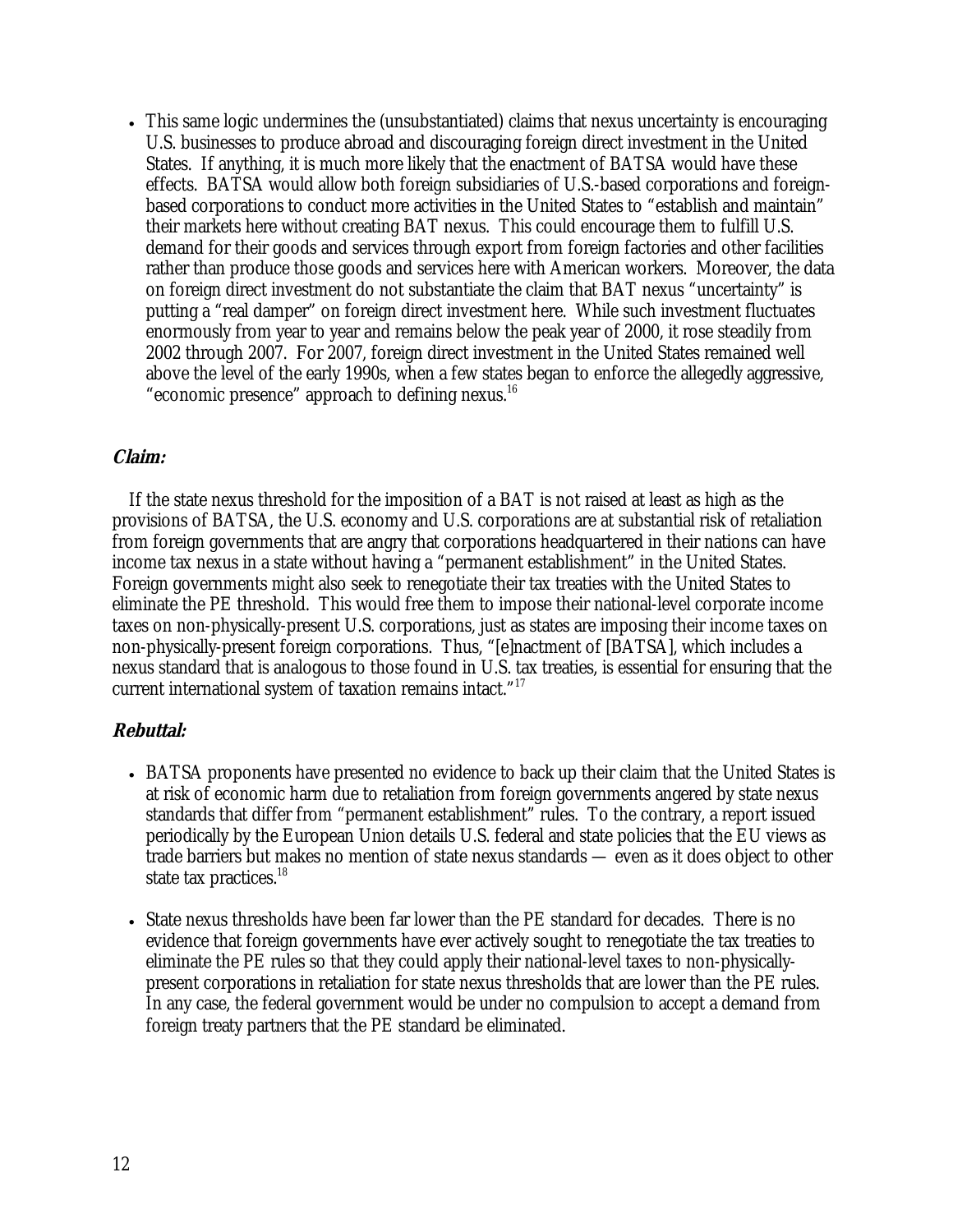#### **Notes**

<sup>1</sup> The House version of BATSA was reintroduced in the 110th Congress on February 7, 2008 by Representatives Bob Goodlatte and Rick Boucher. The Senate version, S. 1726, was reintroduced on June 28, 2007, by Senators Charles Schumer and Mike Crapo.

2 It is true that the *Whitney* and *International Harvester* cases focused on whether New York and Wisconsin, respectively, had the right to tax the income of the out-of-state recipients rather than assert taxing jurisdiction over the recipients themselves. It is also true that both cases were decided before *Quill* articulated a novel legal principle that the Due Process and Commerce Clauses of the Constitution imposed their own — and different — nexus requirements for state taxation of out-of-state corporations. Nonetheless, given the Court's explicit statements in *Quill* that its earlier cases had not established a physical presence nexus threshold for taxes other than the sales tax, it arguably is more likely than not that states have the authority under current constitutional law, at least in certain circumstances, to impose business activity taxes on income earned by non-physically-present companies.

That conclusion was supported by the late Jerome Hellerstein, widely recognized as one of the preeminent experts of the last 50 years on constitutional law bearing on state taxing authority. In an article written *after* the *Quill* decision, he stated: "The U.S. Supreme Court has made it clear that the presence of the recipient of income from intangible property in a state is *not* essential to the state's income tax on income of a nonresident."

In short, the Supreme Court determined long ago that, at least in certain circumstances, it is entirely fair for a state to tax the income earned within its borders by a non-physically-present person or business.

3 Courts in Louisiana, Maryland, New Jersey, New Mexico, North Carolina, Oklahoma, South Carolina, and West Virginia have held that physical presence is not required for BAT nexus. Courts in Tennessee and Texas have held that it is. A Missouri case cited by BATSA proponents as supporting their position was decided on state law grounds having nothing to do with nexus under the Constitution. An Alabama case they also cite was decided on other grounds.

4 The four most recent decisions in New Jersey, North Carolina, Oklahoma, and West Virginia have all sided with the states' positions that a business need not be physically present in a state to have BAT nexus there. The New Jersey, West Virginia, and North Carolina cases were all appealed to the U.S. Supreme Court, which declined to hear them.

5 See a letter dated November 11, 1995 from Fred E. Ferguson of Arthur Andersen representing the Financial Institutions State Tax Coalition to the Chairman of the Multistate Tax Commission in support of the proposed financial institutions apportionment regulation. The letter states: "The FIST Coalition believes that the Apportionment Rules should serve as the model for uniform state apportionment of income of financial institutions. We encourage the MTC to adopt the rules, recommend that its member states favorably consider the rules for adoption, and urge the MTC to seek uniform adoption among non-member states as well." The rules being endorsed included provisions assigning receipts from interest to the states in which a bank's borrowers are located. Members of the FIST Coalition named in the letter include Citicorp/Citibank and Bank of America, both of which now support BATSA. See also a letter dated April 16, 1990 from Ruurd Leegstra of Price Waterhouse to the MTC's General Counsel accompanying a "Proposal of the Broadcasters" dated April 13, 1990 and drafted by the ABC and NBC networks. The proposal included a provision apportioning advertising receipts of radio and television broadcasters based on the location of listeners/viewers. Both letters are on file in the headquarters office of the MTC.

6 See: OECD, *Are the Current Treaty Rules for Taxing Business Profits Appropriate for E-Commerce?* Final Report, 2006. For example, see paragraphs 43, 44, 51, and 120.

7 See the source cited in the previous note. "For the [task force], fundamental changes should only be undertaken if there was a broad agreement that a particular alternative was clearly superior to the existing rules and none of the alternatives that have been suggested so far appears to meet that condition. The need to refrain from fundamental changes unless clearly superior alternatives are found is especially important since any attempt to change the fundamental aspects of the current international rules for taxing business profits would create difficult transition rules given the fact that many countries would likely disagree with such changes and that a long period of time would be required for the gradual adaptation of the existing network of tax treaties."